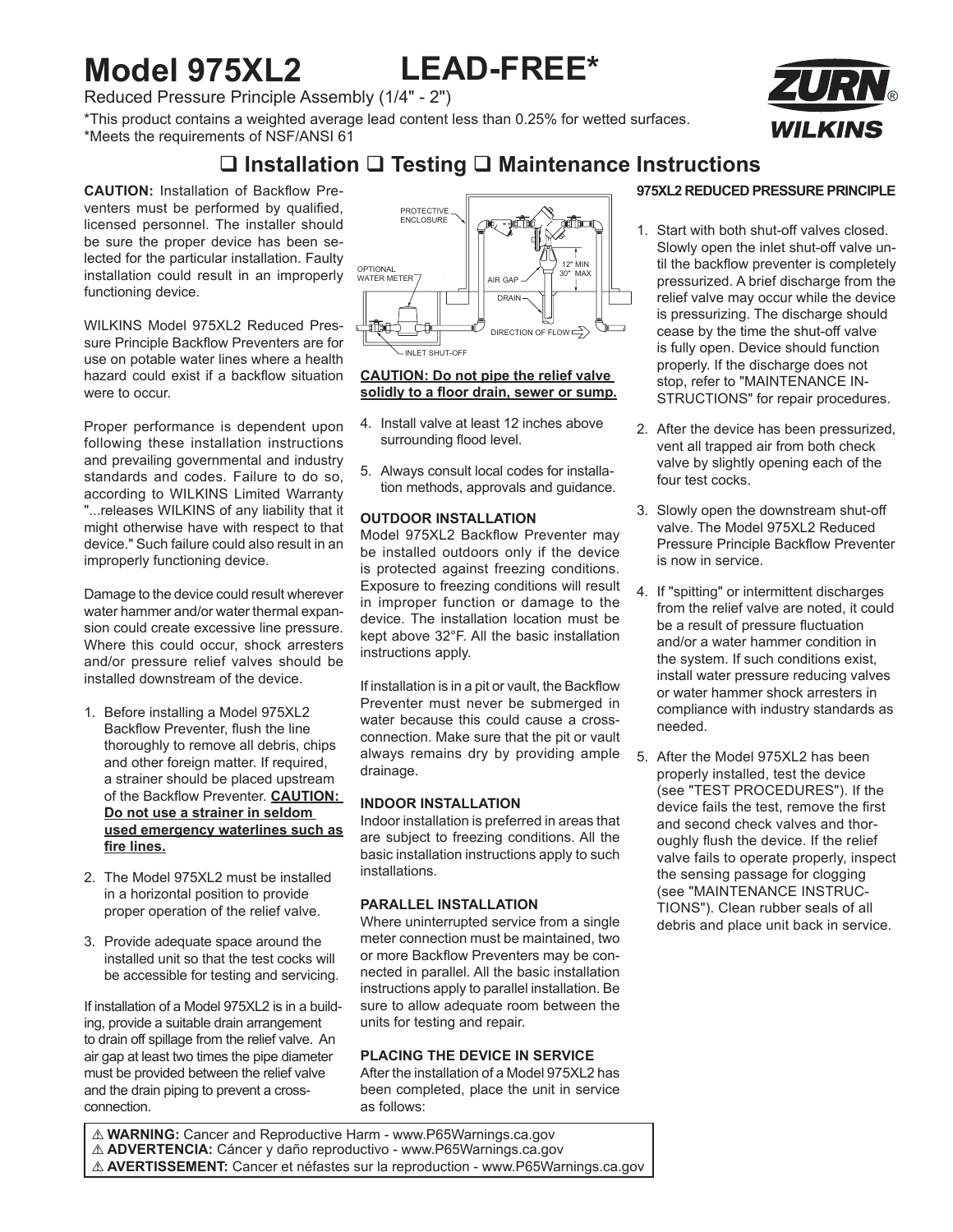# **Testing Procedures**

### **MODEL 975XL2 REDUCED PRESSURE PRINCIPLE ASSEMBLY**

*Equipment Required: Differential pressure gauge test kit.*

#### **975XL2 TEST NO. 1**

#### **Purpose:**

Test #2 check valve for tightness against reverse flow. **Requirement:**

The valve must close tight against reverse flow under all pressure differentials.

#### **Procedure:**

- 1. Attach the "HIGH" hose to test cock #2 and the "LOW" hose to test cock #3.
- 2. Close #2 shut-off valve.
- 3. Open test cocks #2 and #3.
- 4. Open by-pass valves "C" and "A" and bleed to atmosphere until all air is expelled.
- 5. Close by-pass valve "A". Open by-pass valve "B" and bleed to atmosphere until all air is expelled. Close by-pass valves "B" and "C".
- 6. Attach the "VENT" hose to test cock #4.
- 7. Slowly open by-pass valves "A" and "C" and keep by-pass valve "B" closed.
- 8. Open test cock #4.
- 9. Indicated pressure differential will drop slightly. If pressure differential does not continue to decrease, the #2 check valve is considered tight.

## **975XL2 TEST NO. 2**

#### **Purpose:**

Test #1 check valve for tightness and record pressure drop across #1 check valve.

#### **Requirement:**

The static pressure drop across #1 check valve shall be greater than the relief valve opening point (test #1), and at least 5.0 psid. **Procedure:**

- 1. Close by-pass valve "A"
- 2. Close test cock #4, and disconnect "VENT" hose from test cock #4.
- 3. Open by-pass valves "B" and "C" bleeding to atmosphere, then close by-pass valve "B" restoring the system to normal static condition.
- 4. Observe the pressure differential gauge and note this as the #1 check valve psid.

### **975XL2 TEST NO. 3**

#### **Purpose:**

To test operation of the differential relief valve.

#### **Requirement:**

The pressure differential relief valve must operate to maintain the "ZONE" between the two check valves at least 2 PSID less than the supply pressure.

#### **Procedure:**

- 1. Close by-pass valve "C" and open by-pass valve "A".
- 2. Open by-pass valve "B" very slowly until differential gauge needle starts to drop. Hold the valve at this position and observe the gauge reading at the moment the first discharge is noted from the relief valve. Record this as the opening differential pressure of the relief valve.



**ZURN WILKINS <sup>2</sup>** *1747 Commerce Way, Paso Robles, CA 93446 Phone:855-663-9876 Fax:805-238-5766*

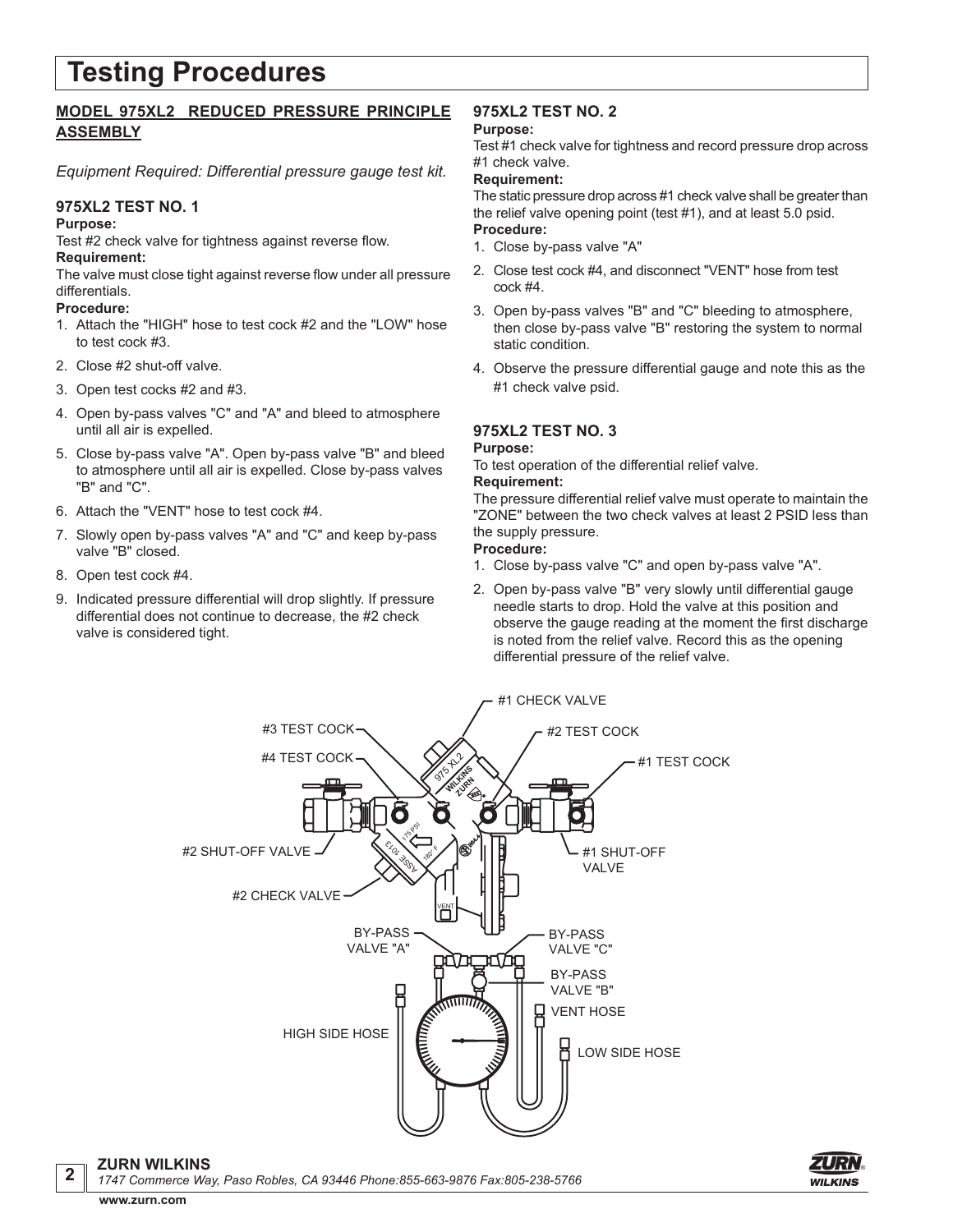# **Maintenance Instructions**

All Model 975XL2 Reduced Pressure Principle Backflow Preventers must be inspected and maintained by licensed personnel at least once a year or more frequently as specified by local codes. Replacement of worn or damaged parts must only be made with genuine "WILKINS" parts. The WILKINS Certificate of Limited Warranty provides that failure to do so "...releases WILKINS of any liability that it might otherwise have with respect to that device." Such failure could also result in an improperly functioning device.

The Model 975XL2 Reduced Pressure Principle Assemblies should be thoroughly flushed after backflow conditions occur to prevent any type of corrosive deterioration to its components. Failure to do so could result in malfunction of the device.

#### **GENERAL MAINTENANCE**

- 1. Clean all parts thoroughly with water after disassembly.
- 2. Carefully inspect rubber seal rings, diaphragms and o-rings for damage.
- 3. Test unit after reassembly for proper operation (see "Testing Procedures").

#### **SERVICING CHECK VALVES**

- 1. Close inlet and outlet shut-off valves.
- 2. Open No. 2, No. 3 and No. 4 test cocks to release pressure from valve.
- 3. Unscrew check valve covers using appropriate size wrench **(CAUTION: Cover is spring loaded).** To avoid injury, hold cover down firmly with one hand while unscrewing.
- 4. Remove check valve cover, spring and poppet assembly.
- 5. Inspect the rubber seal ring for cuts or embedded debris. To remove seal ring, remove screw and seal ring retainer. If the reverse side of the seal ring is unused, it is possible to invert the seal ring. This would be considered a temporary solution to fixing a fouled check and should be replaced with a new seal ring as soon as possible.
- 6. Inspect valve cavity and seating area. Remove any debris.
- 7. If installed with removable seat, unscrew seat from body and replace with new seat and lightly grease o-ring.\*
- 8. Reverse the above procedures to reinstall check valve assembly. Care should be taken to make sure the heavy spring is installed in the No. 1 check valve. For the 3/4"-1" 975XL2SE the No. 2 poppet has a cupped seal retainer. For the 1 1/4"-2" 975XL2SE the No. 1 seat has a taller seat profile than the No. 2 seat.

#### **SERVICING RELIEF VALVE**

- 1. Remove relief valve cover bolts and cover. Gently pull on diaphragm to remove the cartridge assembly.
- 2. Inspect seal ring for cuts and embedded debris. Turn over or replace if required.
- 3. Disassemble cartridge by unscrewing relief valve retaining screw.
- 4. Inspect diaphragm and o-rings for damage. Replace required parts and apply a light coat of grease to plunger o-ring.
- 5. Carefully reassemble cartridge assembly.
- 6. Inspect relief valve seat for wear on seating surface. If damaged, replace seat and seat o-ring.\*
- 7. Insert cartridge assembly into relief valve body.
- 8. Replace relief valve cover and cover bolts.
- 9. Place device in service and test per "TESTING PROCEDURES".

SEAL RING (RELIEF VALVE)

SEAT(RELIEF)

SPRING (RELIEF VALVE)

PLUNGER (LOWER)

\*For seat removal assistance, consult factory.

DIAPHRAGM

O-RING(PLUNGER)





When the relief valve discharges intermittently it can be almost always assumed that the device is functioning correctly and that the discharge is caused by systems such as inlet pressure fluctuations or water hammer due to quick closing valves.

RELIEF VALVE COVER COVER BOLTS

#### PROBLEM

POSSIBLE CAUSES

### 1. **SUDDEN OR RAPID SPITTING**

- 
- 1. Drop in inlet pressure. 2. Sudden increase in downstream pressure due to water hammer from quick closing shut-off valve installed downstream.

#### 2. **LIGHT INTERMITTENT DRIP**

1. Slightly fouled #1 check.

Continuous discharge of the relief valve signifies a failure of some part of the device. To help determine the specific area of failure, close the #2 shut-off valve. If the discharge stops, the #2 check requires service. If the discharge continues, the #1 check requires service.

### 1. **CONTINUOUS DISCHARGE** 1. Fouled #1 check.

- 2. Fouled relief valve seat.
- 
- 3. Fouled #2 check
- A. Clean check valves and turn check valve seal rings over or replace.
- B. Clean relief valve seat and turn relief valve seal ring over or replace.

In summation, the amount of discharge is proportional to degree of fouling. Most problems occur in the #1 check which is where debris enters the backflow preventer first.



CORRECTIVE ACTION

A. Install an in-line spring loaded check valve upstream of backflow.

SEAL RING RETAINER (RELIEF VALVE)

RETAINING SCREW (RELIEF VALVE)

> SEAT O-RING (RELIEF VALVE)

- B. Install pressure reducing valve upstream of backflow unit.
- C. Install in-line spring loaded check valve downstream of backflow as close to source as possible, but not closer that 4 feet.
- A. Clean #1 check and turn check valve seal ring over or replace.